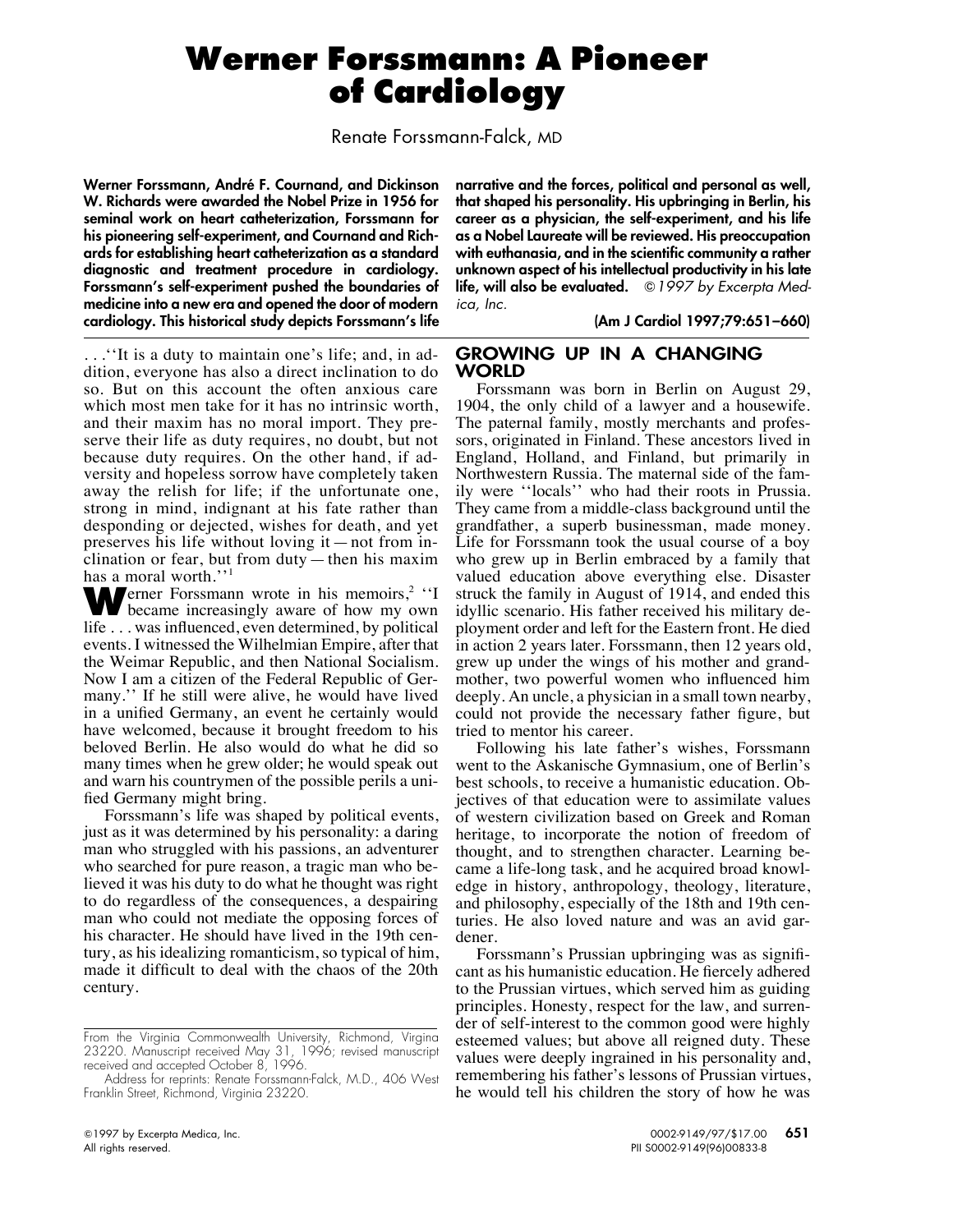severely reprimanded for using a pencil from his father's desk. Not only did he not ask his father's permission, he also used State property for personal purposes. The classical education and the authoritarian Prussian standards formed his character, but he knew too well that people were defined by their imperfections. His attempts to reconcile these high ethical standards with his passionate personality, his rebelliousness and disregard for conventions caused him unrelenting anguish. When he really needed to rely on these guiding principles, they failed him. This existential dilemma, combined with the many disappointments he experienced, eroded his belief in the goodness of mankind and turned into despair in his late life.

### THE PHYSICIAN

Although the basic sciences played a secondary role in the Askanische Gymnasium, Forssmann was fortunate enough to take a 3-year-long elective in the basic sciences before he graduated in 1922. The same year, he entered the School of Medicine at the famous Friedrich-Wilhelms University in Berlin, known after World War II as the Humboldt University. The school consisted of various teaching sites and hospitals, among them the world famous Charité.<sup>3</sup> Students had considerable freedom to chose by whom and where they wanted to be taught. Blessed with great intellectual curiosity and a brilliant mind, Forssmann took advantage of the abundant opportunities for a first-rate medical education.

During the semester, Forssmann went out of his way to learn from the best and, indeed, profited from the excellent academic training that was available. The professors of the Berlin School of Medicine were the crème de la crème of German academic medicine, and many of them were famous around the world. The late 19th century changes in medicine from emphasizing structure to investigating function fell on fertile ground and greatly influenced his thinking and scientific curiosity. When he graduated in the Spring of 1928, he had a well-grounded medical education, and the seeds for his later attempts to push the frontiers of medicine ahead were already laid.

Guided by his uncle, Forssmann welcomed every opportunity to acquire clinical skills. He spent every spare minute with his uncle to learn the basics of medical practice. This experience shaped him into an excellent clinician who was far ahead of his peers at the time of graduation. His uncle also instilled into him those attitudes that make a caring and compassionate physician. True to the principle of duty, when it came to the welfare of his patients, no matter where they came from or who they were, he would do what was needed to help them. This behavior caused him to risk his position and his livelihood on more than one occasion.

Throughout his career, Forssmann always tried to look at his work with the keen eyes of the clinician and scientist as well. He truly deserved to be called a clinician-scientist. He expected residents and colleagues to write about their clinical knowledge, even though they had no interest in academic medicine.<sup>4</sup> He practiced what he preached, i.e., committing one's ideas to paper was an essential part of being a good clinician.5–39

## THE EXPERIMENT

Forssmann learned as a first-year medical student of the experimental work of the French physiologists Bernard, Chauveau, and Marey. Chauveau and Marey<sup>40</sup> had earlier measured the intracardiac pressures of horses and other animals by inserting catheters directly into the heart, but Bernard used the technique regularly in his laboratory. Fascinated by those experiments revealed to him in Bernard's book, Leçons de Physiologie Operatoire,<sup>41</sup> published in 1879 and partially translated into English by Buzzi,<sup>42</sup> Forssmann wondered about the applicability to humans. During the clerkship and later internship in medicine, he questioned the value of available diagnostic procedures such as percussion, auscultation, x-ray, and electrocardiogram, and suggested that they were inherently inaccurate and subjective. He wanted to study cardiac physiology directly for diagnostic purposes, $43$  although he emphasized the therapeutic aspect in his seminal publication of 1929.<sup>44</sup> The results of the experiments by the French physiologists made him believe that inserting a catheter into the human heart was as safe for humans as it was for animals. The idea of heart catheterization was born, and with it he opened the door to a new chapter in medicine and built the foundation of modern cardiology. As a first-year resident, just 25 years old, Forssmann was ready to make his dream come true at the Auguste-Viktoria Hospital in Eberswalde, a small town nearby Berlin.

After graduation from medical school in the Spring of 1928, Forssmann hoped for a residency in medicine while obtaining a degree in chemistry. These career plans were reflected in his doctoral dissertation studying the effects of overfeeding healthy subjects with liver extract (Figure 1). $45$  The famous internist Georg Klemperer was his advisor. He promised Forssmann a salaried residency position after the completion of an internship in Anatomy and Medicine, but did not keep the promise. Salaried residencies were scarce at that time, and Forssmann, who had worked since graduation from high school in order to make ends meet, needed such a position. By default, he began a residency in surgery at the Auguste-Viktoria Hospital in Eberswalde, hoping to switch to medicine as soon as the opportunity arose, a common phenomenon among German residents. The job was a lucky find, but more important was his relationship with Richard Schneider, Chair of Surgery. Schneider stood by Forssmann, when he rose ephemerally into the spotlight and fell into oblivion, remaining there until the American researchers, André Cournand and Dickinson W. Rich-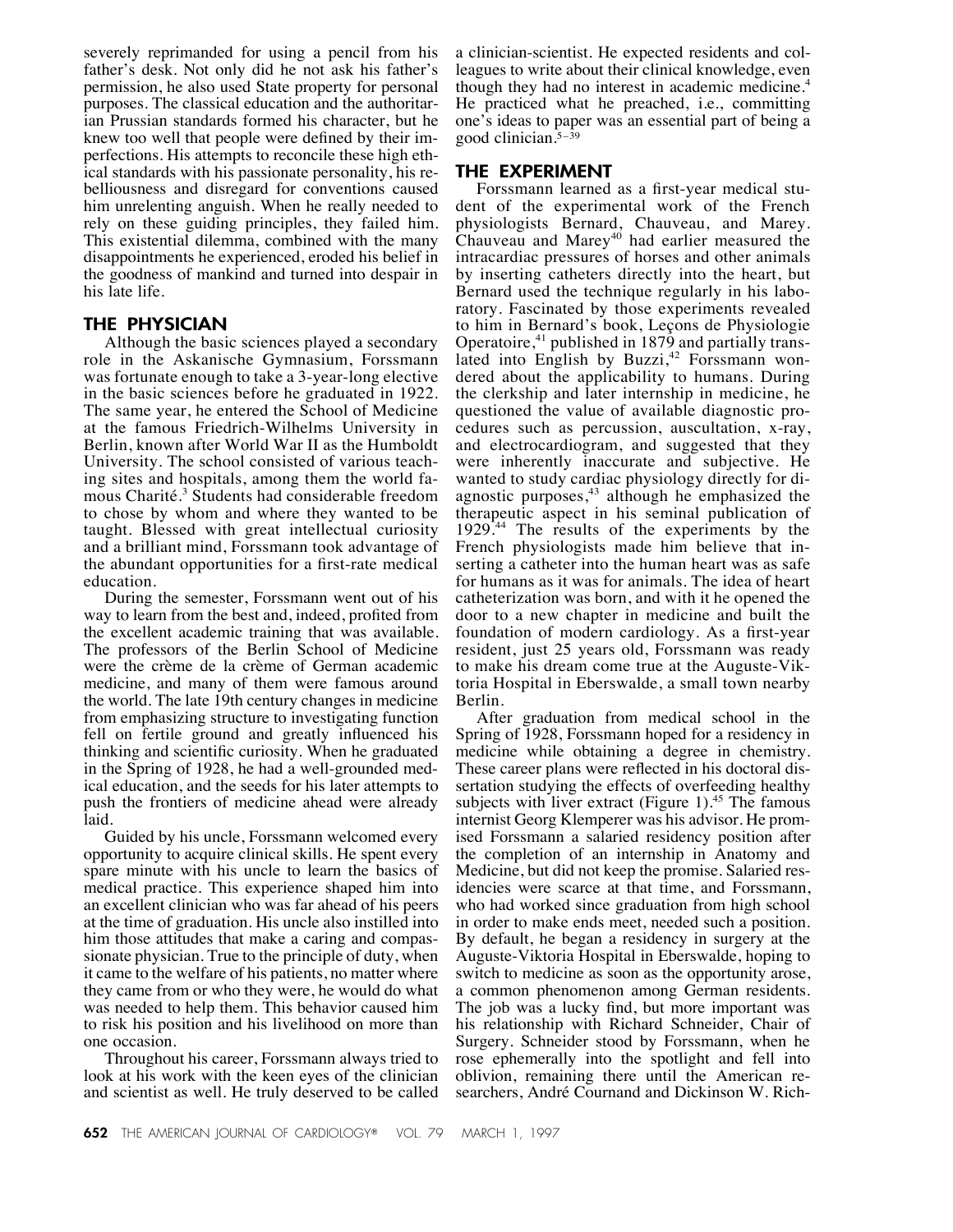

FIGURE 1. Forssmann doing research on his doctoral dissertation in 1928.

ards read of his work and established heart catheterization as a standard diagnositc procedure in medicine.

Forssmann, in the summer of 1929, began to examine his ideas about heart catheterization with colleagues and, eventually, with Schneider. He comprehended Forssmann's vision, but anticipated strong resistance from the academic community. A young and unknown man was to violate a taboo by leapfrogging tradition and breaking into one of medicine's most precious sanctuaries—he was not even an academician. Nevertheless, he encouraged Forssmann to do the preliminary but necessary animal research to document the safety of the procedure. Forssmann, headstrong and intense, believed that the experiment was absolutely safe and, grandiloquently, performed the catheterization on himself without prior research.

In the 1929 publication,<sup>44</sup> Forssmann described the self-experiment as follows: with the help of a coworker, Peter Romeis, he punctured his left cubital vein, inserted a well-lubricated, 4 Charrieres-thick, ureteral catheter into the vein and pushed the catheter about 35 cm up. As Romeis thought the experiment would become too dangerous, they broke it up. A week later, Forssmann repeated the experiment by himself. Again, he inserted the catheter through a vena sectio of the left cubital vein and pushed it up to about 65 cm—the estimated distance to the right heart. He experienced a sensation of warmth on the wall of the vein when he moved the catheter and a slight cough, which he attributed to stimulating the vagus nerve. With the catheter in his heart, he walked from the operating room downstairs to the x-ray room. He took x-rays while moving the catheter with the help of a nurse. This nurse held a mirror in front of Forssmann so that he could observe the position of the catheter and take x-rays when the tip of the catheter passed the axilla and entered the right atrium, respectively. He could not continue to move the catheter forward into the right ventricle because the catheter was not long enough.

But there is also a story to be told. After many discussions with Schneider and colleagues, especially Peter Romeis, he indicated his readiness to perform experiments. When Schneider refused to give permission for experiments without prior research, Forssmann suggested that he would do the experiment on himself. Schneider strictly forbade any self-experiment, but Forssmann was set to go ahead with the self-experiment. He quite ingeniously deceived the scrub nurse, Gerda Ditzen. To get the instruments for the vena sectio, he made her an accomplice by sharing his dream with her. One day, he had successfully persuaded her to help with the vena sectio, just to see how it worked. She, however, became suspicious and insisted on being the subject. In a moment of inattentiveness, he tied the nurse to the operating table, then pretended to do a vena sectio on her when actually he was doing it on himself. Then, he proceeded as described in his seminal paper. In the x-ray room, further hurdles had to be overcome. While in the midst of observing the catheter move through his vein, Romeis appeared and tried to stop him, but to no avail, and Forssmann completed the self-experiment. Within 1 hour the hospital knew what had happened. Schneider reprimanded Forssmann severely for his disobedience; yet, he understood the far-reaching consequences of the experiment and decided to help Forssmann.

When Forssmann discussed publication with Schneider, the latter suggested that the manuscript be written from a therapeutic rather than a diagnostic perspective, in the hope of deflecting some of the expected uproar. Thus, he permitted the catheterization of a woman who was in shock and dying of puerperal sepsis. The purpose was to observe the immediate response to the intracardiac application of suprarenin (adrenalin) and strophantin (a digitalis preparation), thereby underscoring the therapeutic value of the procedure. The seminal article $44$  was published in November of 1929 and created havoc in the Berlin press.

Emphasizing the therapeutic aspect of the procedure may not have been the best strategy. After publication, Forssmann was charged with plagiarism by Ernst Unger, Chair of Surgery at the Rudolf Virchow Krankenhaus, one of the teaching hospitals of the Berlin School of Medicine. He claimed priority in such experiments because he and 2 collaborators had already published results of intra-arterial application of medication in  $1912.^{46-48}$  Fortunately, and unbeknownst to Forssmann, the chief editor of the *Klinische Wochenschrift* had searched the literature, before publishing Forssmann's manuscript. He wanted to be sure that Forssmann was, indeed, the first to perform heart catheterization on a human being. He assured Forssmann that he knew of Unger's publication and that Forssmann's claim of priority was accurate. His priority was once again, unsuccessfully though, questioned by Ernst Derra, Chair of Surgery, Heinrich Heine University, Düsseldorf, shortly after Forssmann was already awarded with the Nobel Prize.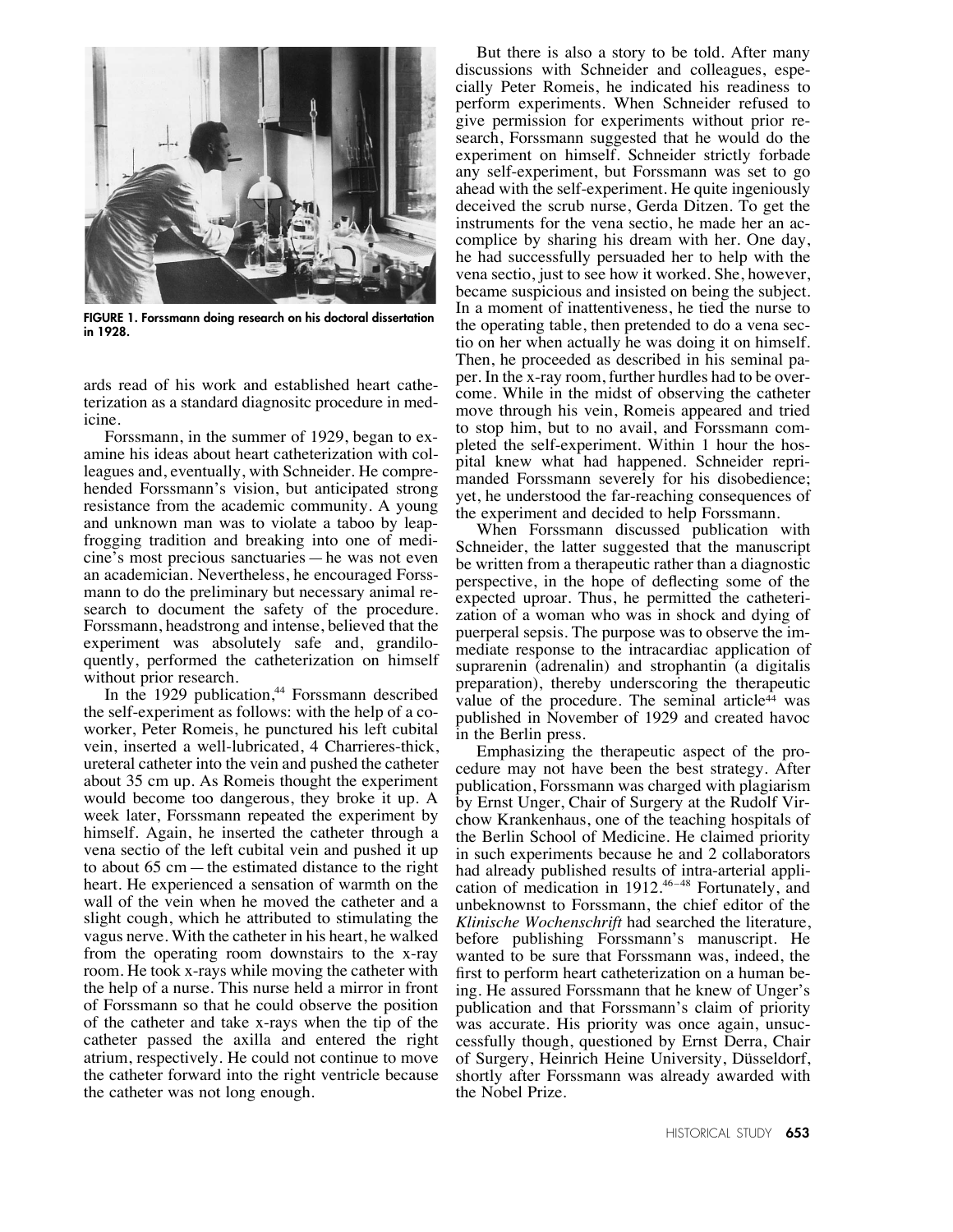## EARLY APPLICATIONS OF THE FORSSMANN TECHNIQUE

Until Forssmann's discovery, cardiac output could not be measured by the direct Fick principle in humans even though it was already used by Gréhant and Quinquad in animals in  $1886<sup>49</sup>$  Baumann,<sup>50</sup> a German physician, apparently unaware of the new technique of cardiac catheterization, measured cardiac output in humans by direct cardiac puncture in 1930. After Forssmann's experiment, a number of reports during a period of approximately 3 years were published using catheterization for cardiac studies. In Prague, Klein<sup>51</sup> used the cardiac catheterization method to obtain mixed venous blood and studied cardiac output in 30 patients. Thomas,  $52$  a physiologist in Leipzig, studied the glucose metabolism of animals by using heart catheterization. In Spain, Estalla,<sup>53</sup> Jimenez Díz and Sanchez Cuenca,<sup>54</sup> and Calvo Melendro<sup>55</sup> reported experiments with heart catheterization. Perez Ara<sup>56</sup> published about the technique and application of catheterization in Cuba. In Argentina, Padillo, Cossio, and Berconsky $57-59$ also experimented with heart catherization and described their results in a number of publications. However, catheterization for angiographic studies preceded its use for physiologic and diagnostic studies of the heart.

In 1931, Forssmann tried to visualize the heart by injecting an iodide preparation into the right atrium during radiographic screening, but was unable to obtain adequate  $images.60,61$  Other investigators followed suit as the moment was ripe for this major breakthrough and confirmed the usefulness of the Forssmann method for angiocardograms. Moniz et  $al<sup>62</sup>$  injected a more concentrated solution of sodium iodide and obtained the first clinically useful angiocardiogram. Estella<sup>63</sup> conducted angiographic studies. In 1933, Conte and Costa<sup>64</sup> reported on the angiographic use of catheterization. Beginning in 1937, Castellanos and Pereiras,<sup>65</sup> performed angiographic studies in Cuba. They demonstrated the visualization of the heart in children and laid the foundation for the retrograde aortography. In the same year, Robb and Steinberg<sup>66</sup> in New York City showed that this method could be applied to adults as well.

In the 1938 edition of Macleod's Physiology in Modern Medicine, Bazett<sup>67</sup> described the progress of hemodynamic study in the years immediately following Forssmann's publication. Arterial pressure could be directly measured from a needle inserted in a large artery. The use of Forssmann's technique to measure intracardiac pressure accurately awaited the development of Wiggers' optical manometer toward the end of the decade. The coupling of Forssmann's technique with Wiggers' manometer opened a new page in the history of cardiac physiology, but not everyone believed in the Forssmann technique. Grollman,<sup>68</sup> the inventor of the acetylene rebreathing method, thought it was too traumatic. He wrote in his book on the measurement of cardiac output that Forssmann's technique was

''. . . not only dangerous to the subject but useless so far as cardiac output determinations are concerned. The formation of thrombi which is very likely with the introduction of a foreign body into the blood stream renders the method too hazardous for its possible future use. The nature of the operation also precludes its use as a means of determining cardiac output for the unavoidable psychic effect accompanying the procedure will elevate the cardiac output considerable and thus vitiate any results obtained. This method must thus be considered merely as a clinical curiosity.''

One wonders whether Grollman's comments in this widely read book influenced researchers in this country. Cournand<sup>69</sup> also made reference to Grollman discrediting the method. It took another 10 years after Forssmann's self-experiment for Cournand and his co-workers to prove that heart catheterization was not "merely a clinical curiosity," but a safe and sound procedure to study cardiac physiology.<sup>69</sup>

## ATTEMPTS TO ENTER ACADEMIC MEDICINE

Despite Forssmann's disobedience, Schneider supported the project the best he could. While the publication was underway, Schneider tried to get Forssmann a position in the Berlin School of Medicine. First, he approached Wilhelm His. His met with Forssmann, who proposed that the heart catheterization could be useful for intracardial electrocardiographic studies. His disagreed with Forssmann's contention, but thought that catheterization might be of value to surgeons. The conservatism of the aged physiologist delayed intracardiac His bundle recording for 40 years! Schneider then spoke with the famous surgeon August Bier. As Bier was to retire soon, he recommended Forssmann to Ferdinand Sauerbruch, the Chair of Surgery at the Charité. Hoping for an academic career, Forssmann took an unpaid job at the Charité in October 1929. When Forssmann's pioneer article was published 1 month later, it received widespread coverage in the news media. Sauerbruch summoned Forssmann and fired him immediately, saying that he could lecture in a circus, but never in a respectable German university. In January 1930, Forssmann went back to Schneider.

During the brief intermezzo at the Charité, Forssmann met Willi Felix, who became the Chair of Surgery at the Neukölln Krankenhaus in Berlin. Felix encouraged Forssmann to continue with the project and made the hospital facilities available to him. The hospital had state-of-the-art x-ray equipment, which Forssmann needed for further experiments. He planned to demonstrate the value of catheterization as a diagnostic tool by using methods of contrast angiography. For the animal experiments, he first used rabbits, but conceded in 1951 that if he had started experimenting with rabbits, he would never have experimented on himself.<sup>70</sup> When the tip of catheter touched the rabbit's endocardium, the electrocardiogram showed temporary cardiac arrest. He continued the studies with dogs and demonstrated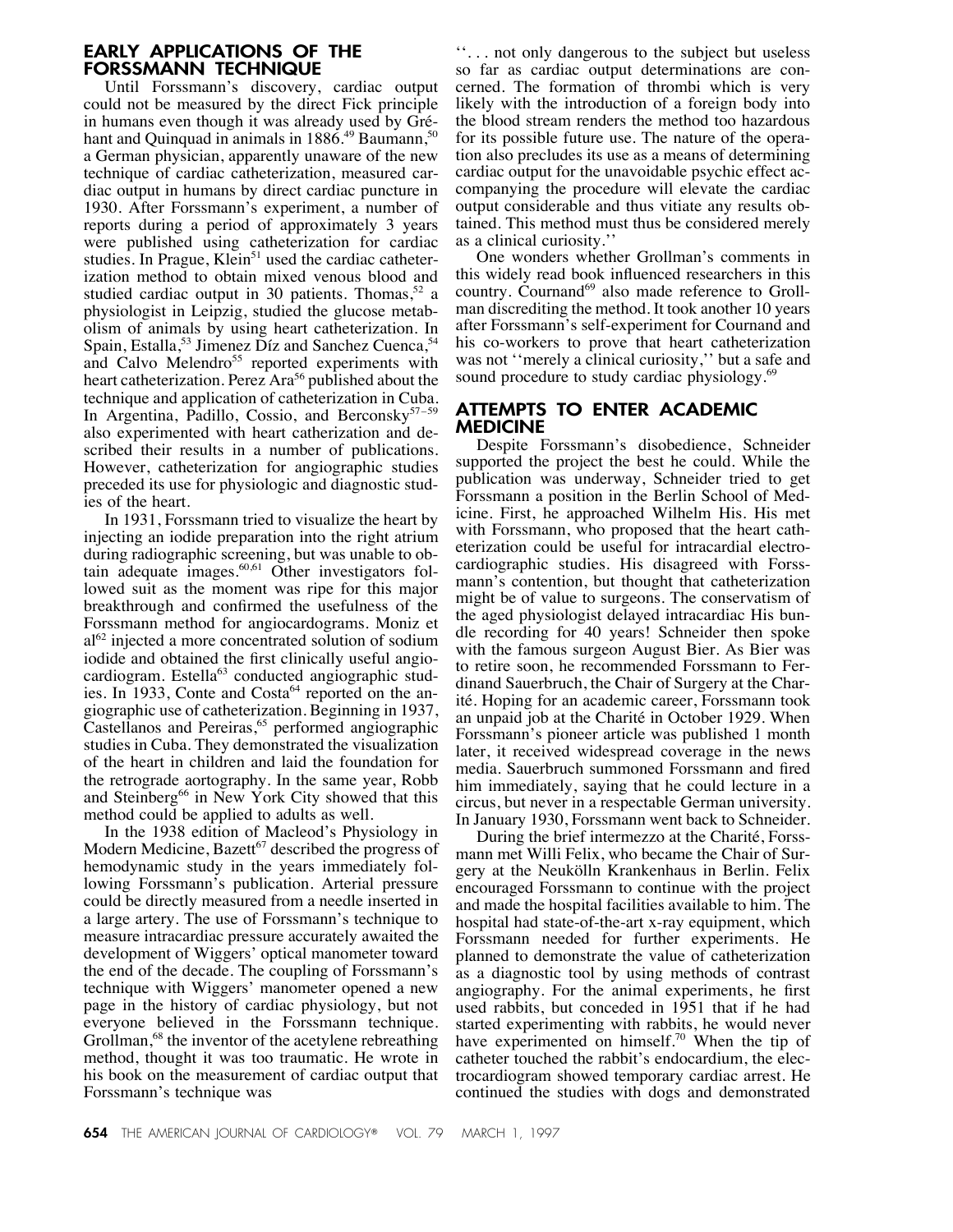that angiography was a safe and useful diagnostic procedure. While doing these animal studies, he catheterized himself 9 more times, hoping to get a publishable angiograph of himself, but to no avail. As before, the response of the academic community ranged from laughter and disbelief to admiration.<sup>60,61</sup>

Forssmann acknowledged that he had reached the limits of doing research on his own. In another, yet futile attempt to enter academe, he turned once more to Klemperer, but made an unforgivable mistake. Klemperer shared with Forssmann his current research on storing thoratrast, a radioactive substance with a very long half-life time, in the liver and spleen for better radiographic demonstration. Forssmann questioned the use and safety of this procedure. Criticizing a superior in German academe was and still is a cardinal sin, and Klemperer dismissed him.

Sauerbruch, however, offered Forssmann a position in 1931, promising the opportunity for research. Forssmann was excited, but disillusionment followed soon. Although he was a staff surgeon at his previous job, he functioned now as an intern at the Charité. His energies were consumed by clinical work and little time was left for research. Attempts to change the situation were unsuccessful. In the summer of 1932, he was fired again because he was not productive as a researcher. This ended the dream of an academic career in cardiology. He pursued instead a career in surgery and urology.

In 1951, Forssmann collaborated with a team of researchers at the University of Cologne studying pulmonary angiographic methods.71–74 Forssmann was asked to join the faculty of the School of Medicine of Cologne University, but declined. He believed he could not financially support a wife and 6 children with a university salary, although his wife was a physician in private practice. Perhaps he felt he could not risk a third try. In retrospect, it seemed a wise decision. The combination of having spent 2 decades of his professional career as a surgeon, problems with fitting into the rigidly authoritarian structure of German academe, shattered beliefs resulting from the demise of the Third Reich, Germany's defeat after World War II, and experiences as a prisoner of war may have made it impossible to start all over again in his late 40s.

### THE ''ZEITGEIST'' AND ITS BITTER **CONSEQUENCES**

Historically, German nationalism had its roots in the 19th century. When Bismarck created the German nation, nationalism gained power while serving as a counterbalance to the growing influence of socialism and communism in Germany. The lost World War I resulted in severe economic depression, and the so-called ''humiliation of Germany'' generated a vacuum and a fertile soil for Hitler's fanatic program of nationalistic ideas. Tensions between nationalism, Nazi ideology, and socialism exploded during the 1920s, and violent street fights and riots were common, particularly in München and Berlin. Antisemitism came into the open and grew. Surprisingly, Forssmann did not address the political chaos in Berlin in his memoirs, although he discussed the national-socialistic influence and the growing antisemitism in the university.

Forssmann followed the tide and joined the National Socialist Party (NSDAP) in 1932. He paid dearly for this mistake, and poor judgment was a lifelong source of grief and anguish. As a man of principle, he waived his responsibility. As a man who was taught that freedom overrides oppression, he failed. He could not come to grips with his failings nor could he forget or forgive himself for having joined the party. He could not rid himself of guilt feelings for succumbing to the national-socialistic influence. In his memoirs, he suggested that the motivating force for joining the NSDAP was his search for the lost father. Although this might be true, there were also other reasons: the promise of a strong, economically sound Germany and the hope of making a career for himself.

When it came to his physicianhood, his actions were clear and definite. In 1937, Forssmann became the Vice Chair of Surgery at the Moabit Hospital in Berlin. The Chair, Kurt Strauss, a high-ranking officer of the Staatssicherheitspolizei (SS), introduced Forssmann to Karl Gebhardt, Himmler's personal physician. Gebhardt, later sentenced for unethical medical experimentation during the Nuremberg trial,75 offered to help Forssmann with his research by providing subjects. Forssmann quickly declined. A year later he got himself into real trouble with Strauss. The medical staff of Moabit Hospital was not permitted to treat Jews unless there was a lifethreatening situation. Despite this decree, Forssmann attended to every Jew who asked for treatment. Upon the advice of his father-in-law, he enlisted in the German Wehrmacht in 1939 and was on active duty until the end of World War II. Joining the Wehrmacht was perceived as internal emigration. The assumption was that soldiers, especially officers, were safe from harassment or persecution of the SS. The Wehrmacht had a separate power structure and was lead by generations of Prussian officers, who supposedly were honest, fair, and loyal to their men. What a delusion it was.

When Forssmann returned home from a prison camp in October 1945, he was a broken and severely depressed man. He was not permitted to work as a physician because of his membership of the NSDAP. He had to rely on his wife, who was the general practitioner for a rural community in the Black Forest. It took 3 more years for him to go back to work. In 1948, the French Occupation Administration cleared him of his past.76 When he tried to find a job as a surgeon in the Black Forest community where he and the family lived, he was denied employment because he was Prussian. Because he could not get a loan to open a private practice, he finally accepted an offer to become the chair of a small Department of Urology in Bad Kreuznach. In 1950, the family moved to that small, quiet town hoping to find a new home. The tranquility found there was brief. Life for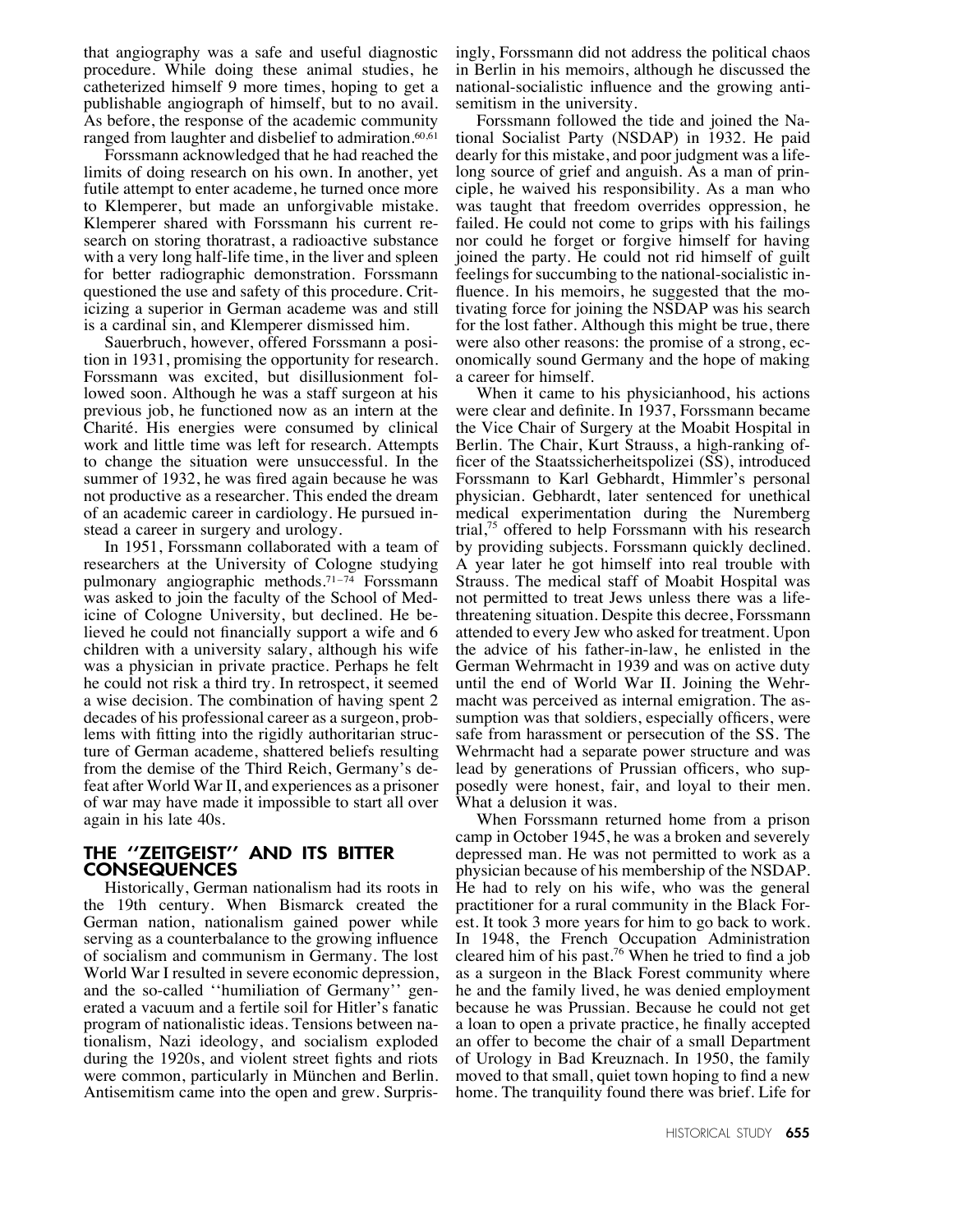the entire family turned upside down once again in 1956, when he, Cournand, and Richards were awarded the Nobel Prize for developing catheterization of the heart—he for pioneering, and the Americans for developing and refining the procedure.

## THE NOBEL PRIZE

One day in late October 1956 had lasting consequences, unforeseeable at the time. A family struggling with piecing together its past was thrown into the glaring spotlight of fame. Actions and behaviors changed and all family members were measured accordingly since then. Expectations and achievements of the children were always judged by others in the light of that defining moment in the family history. It did not make a difference if the expectations were those of the children or those of others, there was always the comparison!

For weeks the press had interfered with daily life, and after Forssmann decided to take the whole family with him to Stockholm, everyone was busy with the preparation for the trip (Figure 2). The children had never been in a foreign country, nor did they walk the paths of the upper society or nobility. The younger ones were bombarded by the older ones with advice on how to behave themselves, as if the older ones had always had the opportunity to socialize with royalty. Klaus and Knut, the 2 oldest sons, seemed to take the matter coolly and calmly, probably as expected and instructed by their father. Jörg, in his usual manner always ready for a skeptical remark, watched from a distance wondering how the ''old man'' would handle this situation. Wolf courted Cournand's daughter, but what was a small town boy to do with a beautiful girl from New York. Bernd went along quietly and observingly. The daughter Renate, just 13 years old and a tomboy, was expected to grow up in a split second and conduct herself as a young lady (Figure 3).

The ceremony was moving and overwhelming. My father while giving his Nobel address<sup>77</sup> struggled with emotions and was close to tears when he received the award by the Swedish King. What went through his mind then, he never revealed. He was well received by his 2 co-laureates (Figure 4) and struck up a friendship with Cournand. The only shadow over the celebration was the decision of the Swedish King to have only a ''modest dinner'' instead of the usual magnificent banquet because of the Soviet invasion of Hungary.

Forssmann would not talk much about what it meant to receive the Nobel Prize for what seemed an ephemeral enterprise as a young man. Like so many other situations that were extremely important to him, he hesitated to talk about his self-experiment with me. In all fairness, I did not ask much about it either. It was hard enough to be a physician in my own right and to be confidant that my achievements were the results of my efforts rather than his reputation. In his memoirs, though, he compared receiving the Nobel Prize with a parish priest who suddenly



FIGURE 2. Forssmann in his study in the Fall of 1956.



FIGURE 3. The Forssmann family before the ceremony in Stockholm. Forssmann and his wife Elsbet sitting in the front and standing behind them the children Renate, Bernd, Jörg, Knut, Wolf Georg, and Klaus.

became the pope overnight. He rarely expressed his feelings about being perceived as an internationally renowned and honored scientist, while having been a private practitioner in a small town. Seldom would he speak of his disappointments about his faltered hopes of having an academic career. However, after being awarded the most coveted prize in science, being a Nobel Laureate became his second profession.

In 1958, Forssmann was appointed as the Chair of Surgery at the Evangelische Krankenhaus, a large hospital in Düsseldorf, where he worked as a general and trauma surgeon until his retirement in 1969.

#### LIFE AS NOBEL LAUREATE

The churning political events in postwar Germany and the rapid changes in the medical sciences in the 1960s and 1970s once again challenged Forssmann's value system. Beginning in 1965, he wrote and spoke about the ethics of the death penalty, euthanasia, and organ transplants. The thread and com-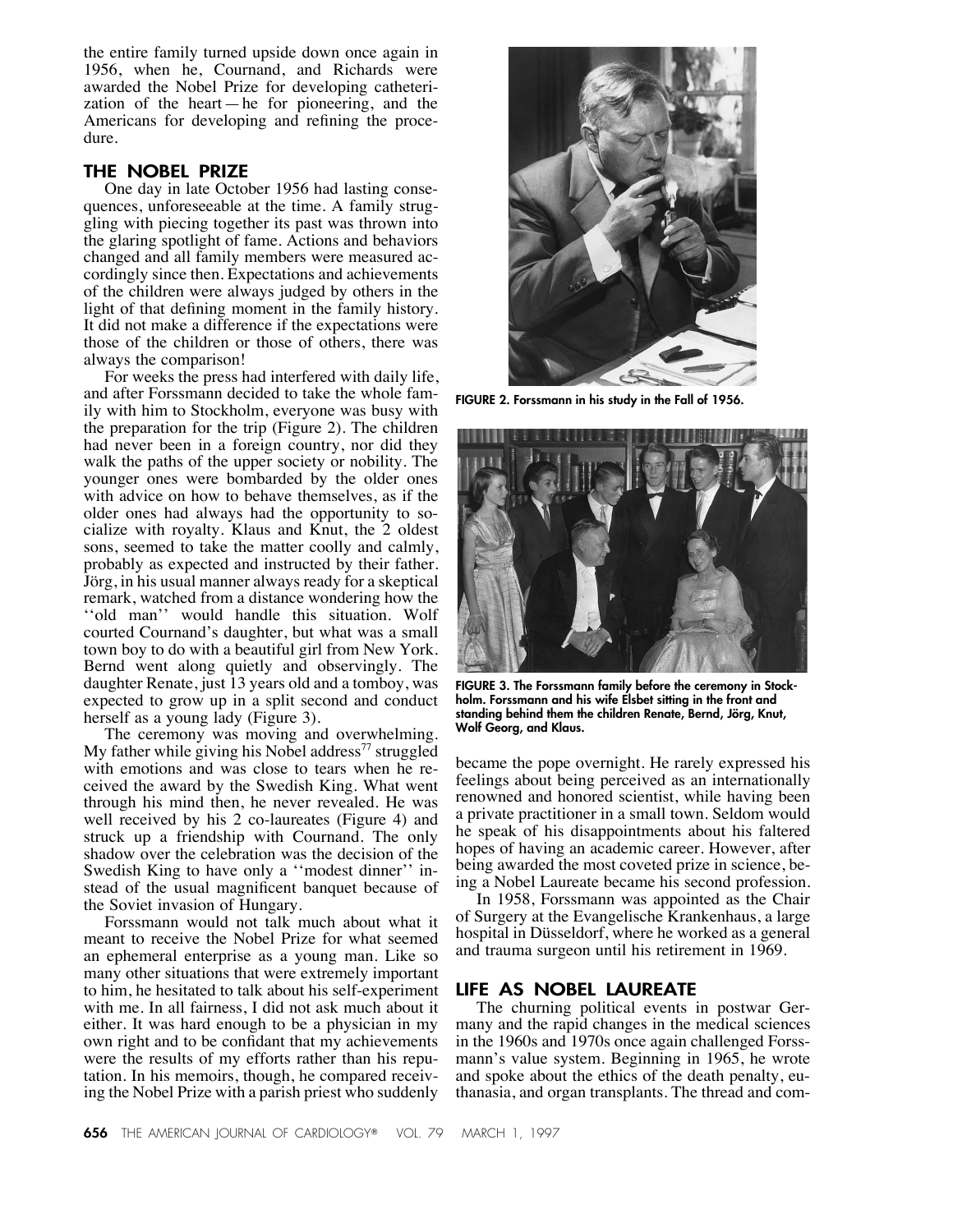

FIGURE 4. The Nobel Laureates Forssmann, Richards, and Cournand chatting with Professor Sten Friberg of the Karolinska Institute, Stockholm, Sweden (from left to right).

mon denominator were his struggle with the 5th commandment, ''Thou shall not kill,'' and, perhaps, his unresolved conflicts with the Nazi past and his memories of being on active duty in the German Wehrmacht from 1939 through 1945. His ideas were controversial and polemic, but must be viewed in the context of his experiences: (1) as an adolescent, he learned of the execution of an innocent man, which horrified him; (2) World War II had made him a passionate pacifist; and (3) terrorism that swept through Europe in the 1960s and 1970s resulted in a heated public debate over the reinstatement of the death penalty in Germany. He dreaded the possible return of a Nazi mentality and believed that tight moral controls were the only way of dealing with this menace. He took the unequivocal position that killing in any form was a priori wrong and a capital sin. Because death is the definitive end of life, it is not the domain of man, but of a higher power. In his opinion,78 the death penalty is morally wrong, violates humanity, and does not help prevent crimes, but harms. His most powerful argument was that 1 single error of justice can kill an innocent man. Because human nature is liable to err, one has to assure that such an irreversible mistake does not occur. Curiously, Forssmann interpreted the blindfolded Justitia as representing man's blindness to justice rather than as evenhanded justice, and the justice of law rather than of man. It is also interesting that his writings or lecturing on this subject do not mention abortion, which was the subject of heated debate at the same time.

Concern over the practice of euthanasia became the centerpiece of his intellectual productivity and moral struggles in his late life. The preoccupation was triggered by the report of a hemicorporectomy of a patient in the United States that made headlines throughout the world and by the first heart transplant in 1967. At the 16th Annual Meeting of Nobel Laureates at Lake Constance in 1966, he spoke out against it and was subsequently interviewed by the press. In strong words he stated: mercy killing is reprehensible; a physician's duty is to heal and preserve life; these moral principles are anchored in the Hippocratic oath, philosophy, and religion, and they overrule the right of freedom of choice.79 Years later he softened his categorical statements by distinguishing between active and passive euthanasia, but he still maintained that ethical decision-making concerning euthanasia was solely the physician's domain. Lawyers, theologians, and ethicists were just helpers for physicians in providing guidelines governing morally justifiable actions. As a passionate deontologist, Forssmann would have taken issue with the prevailing trend of looking at ethical problems from a utilitarian view point. In the current debate regarding assisted suicide, he would have condemned Dr. Kervorkian.

In the 1970s, Forssmann's writings centered on euthanasia.80–87 He defined active euthanasia as the termination of life upon the patient's request or purposefully ending treatment because of the hopeless outcome of an illness. Because active euthanasia is killing, it is morally wrong. Even when the family requests euthanasia or participates in the decisionmaking process, it is still morally wrong. He perceived the dyadic nature of the physician–patient relationship as untouchable and not to be violated. He elaborated on this idea in relation to organ transplants. The necessity of a donor brings a third party into sacred physician–patient relationship and transforms the dyadic into a triadic relationship with all the dangers and uncertainties of such implied triangulations. For the definition of passive euthanasia, Forssmann relied on the German word ''Sterbehilfe." Its meaning is ambiguous and refers to helping someone die either emotionally through counseling and pastoral care or by medical actions for the purpose of alleviating pain. These definitions imply a thin line between active and passive euthanasia: active euthanasia signifies termination of life, whereas passive euthanasia denotes the alleviation of suffering. Based on these assumptions, he proposed 3 stages of dying. The first stage is the terminal illness; the second stage is the preagonal stage or process of dying. The third stage is the agonal phase or death. He strongly advocated treatment for the first and second stage according to Hippocratic principles. Moreover, he called for research into treatment strategies for the process of dying, proposing a science of physiologic thanatology. He hoped that such a science could solve the core problem of defining the physiologic boundaries between the second and third stage, thus enabling the physician to distinguish between active and passive euthanasia and to act within the bounds of the Hippocratic oath.

In the final analysis, his arguments did not address the moral dilemma proposed by euthanasia. Active and passive euthanasia are both based on the same actions, although at different points of the process. The actions have the same goals, i.e., accelerating dying, and the actions have the same outcome, i.e., death. The difference between active and passive euthanasia are the intentions and motivations that govern the actions. The intent and the motivation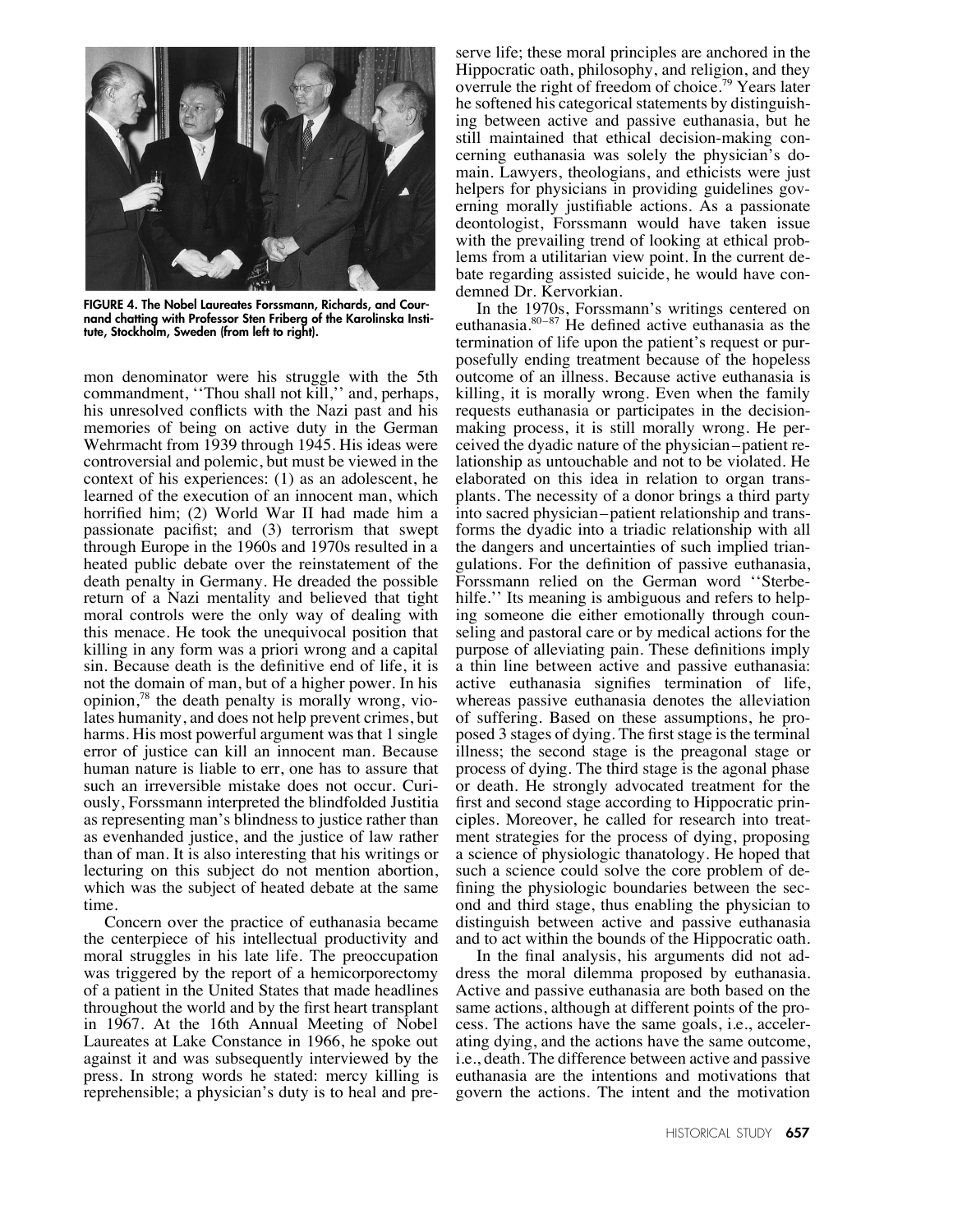

FIGURE 5. The hospital in Eberswalde where Forssman performed the first catherization.

must be justifiable and morally sound at that moment of truth when a patient's life is ended. The impervious ambiguity of this moral conflict must have tormented Forssmann, as he looked for a Kantian answer. Nor would it have quieted his fears of the return of the Nazi horrors in medical science.

Forssmann's discourse on euthanasia must be viewed further in light of his existential doubts as to whether man is trustworthy and moral or is driven by emotions, grandiloquence, misguided ambitions, and power. Because of the ambiguity of man's character, he had apocalyptic visions of a future without morals. He contended that the 20th century was characterized by the decline of human values and the advancement of science without morals. To restrain the temptation implied in such a constellation, he called for a revitalization of a broad humanistic education. The prime purpose of education would be to reaffirm value systems and humanitarian principles. He regretted the widening gulf between the basic sciences and humanities. He spoke out for a blend of the basic sciences with the humanities, believing the latter could remind scientists of man's limitations and the needed renouncement of Promethean temptations. The true value of freedom, he believed, is the negation of our self-interest for the sake of the common good. Freedom implies limits, obligation, and duty.

With the advent of the organ transplants, Forssmann had the golden opportunity to be that mentor he never had as a young man. When he looked dispassionately at organ transplants and drew from the wealth of his clinical wisdom, he had made some important recommendations, as did others: (1) further research to make transplants a safe clinical procedure, (2) increased understanding of immune biology, and (3) the need for an ethical foundation to prevent abuses of donors and recipients. However, he became carried away by his passions, denounced the organ transplants vehemently, and lashed out at its proponents. His response was paradoxical and incomprehensible, considering his own experience. In 1966, he wrote ''we find ourselves at the end of the second era of modern surgery and on the threshold

of the third.''88 But, when Christian Barnard reported the first successful heart transplant a year later, Forssmann ripped him to pieces, suggesting that this operation is so monstrous that he felt obliged by his responsibility as a Nobel Laureate for cardiology to speak out against it. In the newspaper editorial, ''Loss of Moral Substance'' (Verlust an sittlicher Substanz), $89$  he made his most controversial points: (1) the need for organs is a temptation to broaden the concept of euthanasia and invite immoral actions; (2) the outlawed death penalty in Europe might be reinstated to provide organ donors;  $(3)$  the ethical dimensions of the physician–patient relationship will be profoundly changed in that the physician functions as healer in 1 case and as killer in the other; (4) the competition for organs will lead to arbitrariness, caprice, and recklessness; (5) combined with the wish for fame the medical profession will be corrupted; and (6) the sanctity of the dead body will be violated. The opinions professed in this editorial repeated the mistakes of his past, but this time with reversed roles. Forssmann, with a voice that was listened to, gave away an opportunity to welcome groundbreaking progress in medicine, while pointing out that new and undiscovered territory in science has the potential for scientific and ethical wrongdoings. Perhaps he also waved an opportunity to redeem the failings and disappointments in his career. He chose instead to act as a bitter, disappointed, lonely man who was wondering what had happened to the world he knew.

## EPILOGUE

After retiring in 1969, Forssmann moved back to the little village in the Black Forest, where he found some solace after World War II. He died there of a myocardial infarction in a small country hospital on June 2, 1979. He and his wife, who died in 1993, are buried in the country cemetery of Wies. His wife was among the first women physicians in urology when she received her board certification in 1954. Forssmann left 2 legacies: he was the godfather of modern cardiology and the father of 6 children to whom he passed on the firm belief that learning is the essence of life. He did not demand of them that they become outstanding, but he expected them to treasure knowledge, humanity, and the search for justice. All 6 children have tried to accomplish these goals in unique ways. Although all of his 6 children excelled in their careers, his son, Wolf Georg, has become an internationally renowned peptide researcher, and his son Bernd developed the lithotrypter. After the unification of East and West Germany, the Auguste-Viktoria Hospital was renamed as Werner Forssmann Krankenhaus (Figure 5). The operating room, where he opened his vein and inserted the catheter, and the x-ray room, where the x-rays were taken, are still in use today. During a visit a few years ago, it was an uncanny experience to walk from one room to the other—it was a long walk from the ground floor to the basement.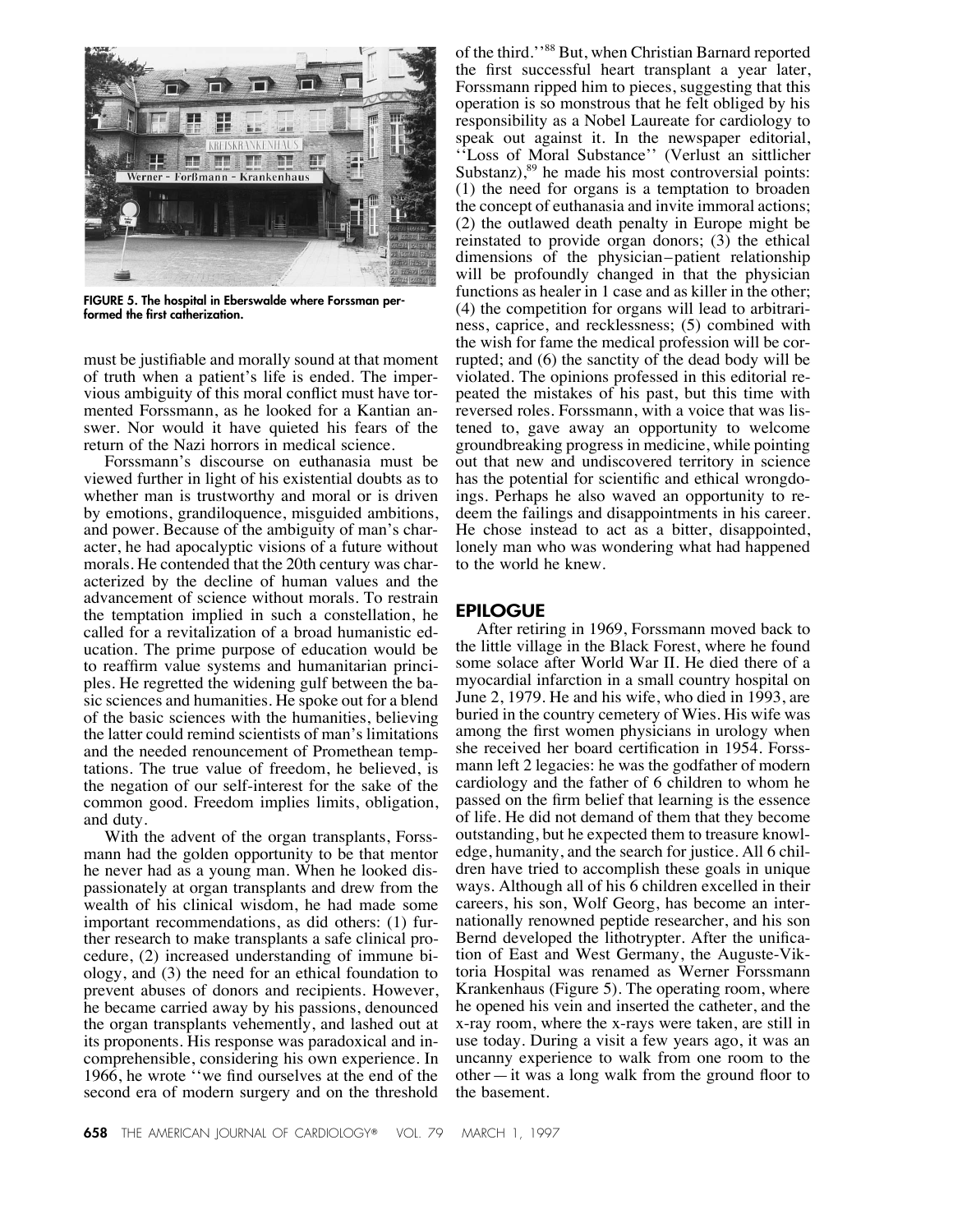

FIGURE 6. Renate Forssmann-Falck presenting a scientific article on the treatment of the borderline patient in Athens, Greece.

Acknowledgment: I am indebted to my husband, Hans S. Falck, PhD, for his steadfast encouragement to write this manuscript and his help refocusing my thoughts, when needed. Most of his family perished in the concentration camps of Europe.

#### BIOGRAPHICAL NOTES

The author Renate Forssmann-Falck, M.D., F.A.P.A., is Werner Forssmann's youngest child and his only daughter (Figure 6). She is currently a Clinical Associate Professor of Psychiatry and Affiliate Clinical Professor of Psychology at Virginia Commonwealth University, Richmond, Virginia. She received her medical degree from the University of Düsseldorf, Germany in 1968. After completing a residency in medicine in Germany, she entered psychiatric training at the prestigious Menninger Foundation in Topeka, Kansas. In 1978, she joined the Department of Psychiatry at Virginia Commonwealth University. Although she left a full-time faculty position in 1988, she has maintained a close affiliation with the university. From 1992 to 1995, she was Director of the Office of Women in Medicine, where she developed programs for women faculty. Since 1994, she has served as psychiatric consultant to the Department of Psychology.

Being in private practice has enabled her to broaden her scholarly activities and the article about her father is a result of this independent scholarship. Her professional interests range from psychoanalytic theory, the treatments of severe personality disorders, psychotherapy process research to women's health with an international emphasis, gender differences, and counseling for women's issues.

2. Forssmann W. Experiments on Myself: Memoirs of a Surgeon in Germany. New York: Saint Martin's Press, 1974;XIV.

3. Jaeckel G. Die Charité: Die Geschichte des berühmtesten deutschen Krankenhauses. München: Das Heyne Sachbuch No 44, Wilhelm Heyne Verlag, 1965.

4. Forssmann W. Letter to his daughter Renate Forssmann-Falck, Topeka, Kansas, October 7, 1975.

5. Forssmann W. Appendicitis und tiefsitzender Ureterstein. *Chirurg* 1934;6:807–812.

6. Forssmann W. Zur Technik der Prostataresektion. *Ztschr Urol* 1935;24:73– 75.

7. Forssmann W. Zwischenfälle der Rückenmarksbetäubung und ihre Verhütung. *Ztschr Urol* 1935;24:151–162.

8. Forssmann W. Die Schmerzbetäubung bei Eingriffen an den Harnorganen. *Ztschr Urol* 1935;24:316–328.

9. Forssmann W. Die heutige Behandlungsmöglichkeiten der Prostatahypertrophie. *Med Welt* 1935;9:1034–1038.

10. Forssmann W. Grundsätzliches zur Versorgung des Prostatabettes. Ztschr *Urol* 1935;25:154–159.

11. Forssmann W. Harnverhaltung und Harnsperre. *Med Klin* 1936;32:1262– 1264.

12. Forssmann W. Klinik und Technik der Elektroresektion. *Ztschr Urol* 1937;26:153–170.

13. Forssmann W. Organisation des Blutspenderwesens in Deutschland. Unpublished manuscript presented at the Internationaler Kongreß für Bluttransfusionen, Paris, 1937.

14. Forssmann W. Sectio alta lateralis. *Ztschr Urol* 1938;27:57–59.

15. Forssmann W. Sulla resezione plastica della pelvi renale. *Urologia* 1938;316:3–24.

16. Forssmann W. Zur Prostatafrage I. Zytschr Ärtzl Fortbildung 1939;36:107– 110.

17. Forssmann W. Zur Prostatafrage II. Ztschr Ärztl Fortbildung 1939;36:140-144.

18. Forssmann W. Zur operativen Behandlung der puerperalen Mastitis. *Geburtschuilfe Frauenheilkunde* 1950;10:766–769.

19. Forssmann W. Angeborene Erweiterung des linken unteren Harnleiters. *Ztschr Urol* 1951;44:412–413.

20. Forssmann W. Strahlendurchlässiger tiefsitzender Harnleiterstein. Ztschr *Urol* 1951;44:424–425.

21. Forssmann W. Spätergebnis nach totaler Resektion des Nierenbeckens. *Ztschr Urol* 1951;44:618–624.

22. Forssmann W. Fibromatöser Ureterpolyp. Ztschr Urol 1951;44:708-710. 23. Forssmann W. Pelottensymptom durch solitäre Lebercyste. Ztschr Urol 1951;44:840–841.

24. Forssmann W. Aussprache zum Thema Cystektomie. *Sonderheft, Kongreß Dtsch Ges Urol* 1951:335–336.

25. Forssmann W. Die Früherkennung maligner Tumoren im Harnsystem. Wil*dunger Hefte* 1953;2.

26. Forssmann W. Der heutige Stand der transurethralen Technik. *Sonderheft, Kongreß Dtsch Ges Urol* 1953:52–68.

27. Forssmann W. Geschichtliche Entwicklung und Methodik der Herzkatheterung; ihr Anwendungsgebiet unter besonderer Berücksichtigung der Lungenerkrankungen. *Langenbecks Arch Dtsch Ztschr Chir* 1954;279:450–473.

28. Forssmann W. Zur operativen Behandlung blasennaher Harnleiterengen. *Ztrl Blatt Chir* 1956;81:2412–2420.

29. Forssmann W. William Harvey, Mensch und Werk. *Med Klin* 1957;52:1049–1043.

30. Forssmann W. Die Versorgung von Knochenbrüchen aus der Sicht des mittleren Krankenhauses. *Therapeut Umschau* 1962;1:2–15.

31. Forssmann W. Frakturenbehandlung im Kindesalter. *Sonderheft, Kongreß Dtsch Ges Chir* 1963;304:617–620.

32. Forssmann W. Stellung von Praxis und Klinik in der Frakturenbehandlung. *A¨rztl Fortbildung* 1964;14:628–632.

33. Forssmann W. Die Erstversorgung der Gliedmaßenverletzungen im Katastrophenfall. *Wehrmed* 1968;6:28–38.

34. Forssmann W. Das akute Abdomen. Ärztl Praxis 1968;20:1785, 1805– 1807.

35. Forssmann W. Erlebte Chirurgie. Ärztl Praxis 1968;20:4850-4856.

36. Forssmann W. Wissenschaft und Buch. Vorträge anlässlich der Matinée am 1. Dezember, München: Bayerischer Verleger und Buchhändler Verband, 1968.

37. Forssmann W. Il cateterismo cardiaco quale punto di partenza verso la soluzione di alcuni problemi fondamentali della cardiologia moderna. *L'Arcispedale S. Anna Ferrara* 1968;11:401–413.

38. Forssmann W. La Via alla moderna cardiologia. *Acta Med Hist Patavina* 1967–1968;14:9–25.

39. Forssmann W. Moderne Knochenbruchbehandlung. *Bild Wissenschaft* 1969;531–539.

40. Chauveau A, Marey EJ. Appareils et Expériences Cardiographiques. In: Mémoires de L'Académie imperiale de Médicine. Paris: Tome XXVI, 1863.

41. Bernard C. Leçons de Physiologie Operatoire. Paris: Ballière, 1879.

42. Buzzi A. Claude Bernard on Cardiac Catheterization. *Am J Cardiol* 1959;28:405–409.

43. Forssmann W. Experiments on Myself: Memoirs of a Surgeon in Germany. New York: Saint Martin's Press, 1974;81–83.

HISTORICAL STUDY 659

<sup>1.</sup> Kant I. Fundamental Principles of the Metaphysic of Morals (TK Abbott, trans). Buffalo, NY: Prometheus Books, 1987;22.